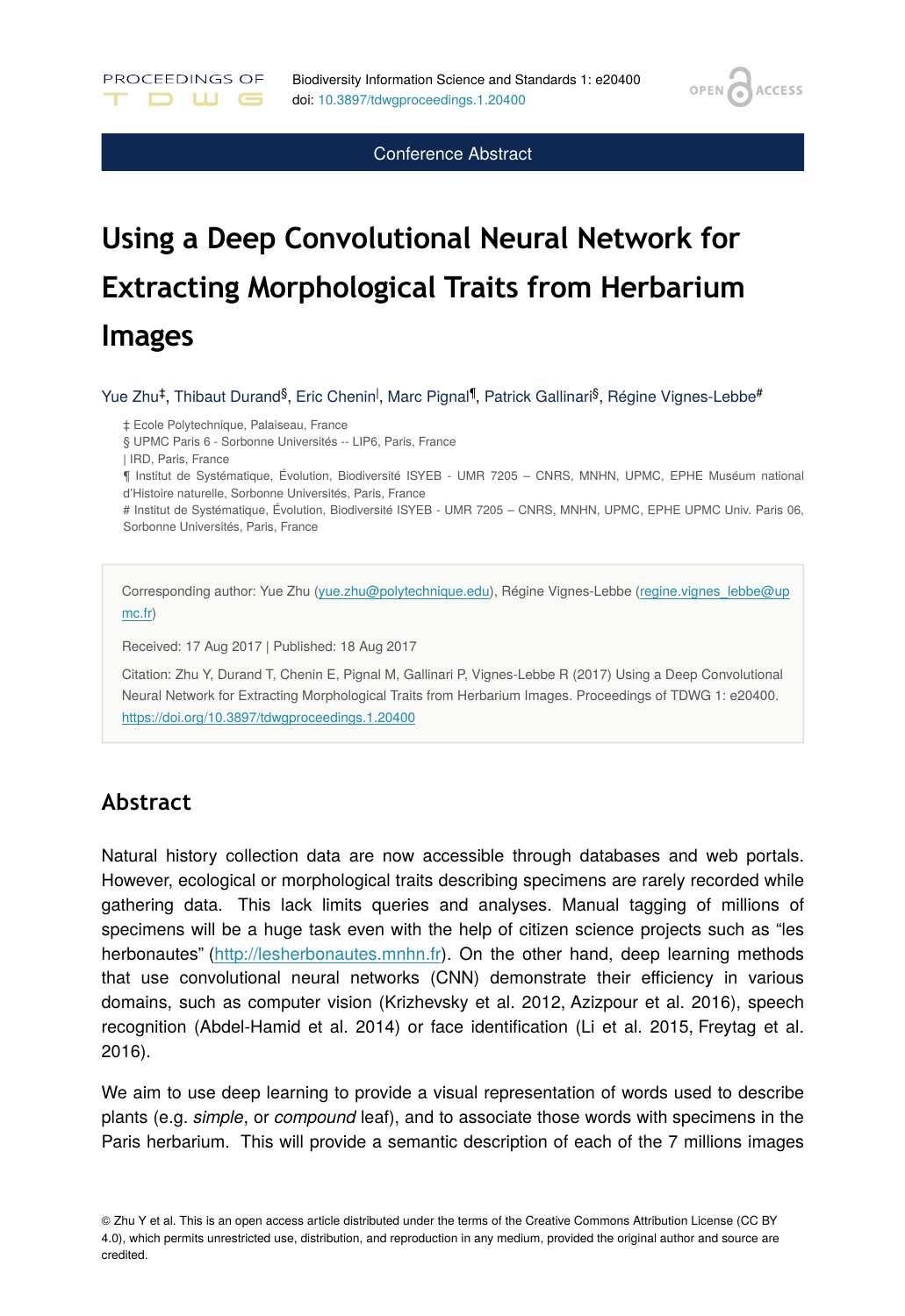of the fully digitized collection of the Paris herbarium in the Muséum National d'Histoire Naturelle (MNHN, Paris, France). In a proof of concept project, we have used a CNN - pretrained on the image database ImageNet [\(http://www.image-net.org\)](http://www.image-net.org) - in order to identify 4 morphological traits of leaves, using 103,000 herbarium images from 11 different taxa: margin (entire / dentate), leaf attachment (opposite / alternate), leaf organization (simple / compound), plant (woody / non-woody) (see Fig. 1) Seventy percent of images are used to train the weights of the model (in a supervised learning process that uses a training set already tagged for the 4 characteristics), 10% are used as validation set to tune the hyperparameters of the model and to avoid overfitting, and 20% are used as test set to evaluate the generalization performances of the final neural network. The first results are encouraging with over 80% success on the test set. In a second step, we test if the neural network is not overfitting the training examples, and can generalize to new taxa. If we restrict the training set to a small number of taxa (4 taxa containing 76% of images), the success rate on the 7 other taxa (unseen during training) decreases drastically. A good sampling of the taxonomic diversity of plants appears crucial to train the neural network. A second method visualizes the area of each image that was detected by the CNN as the most important for morphological character recognition (Durand et al. 2017). This method provides an explanatory view of the automatic recognition process. In this poster we describe methods and results on botanical images for the different taxa. We discuss perspectives on image tagging of the Paris herbarium, and how to combine the citizen science project in order to annotate images with CNN automatic image description.



### **Keywords**

Deep learning, convolutionnal neural network, herbarium, image, morphology

### **Presenting author**

Régine Vignes-Lebbe